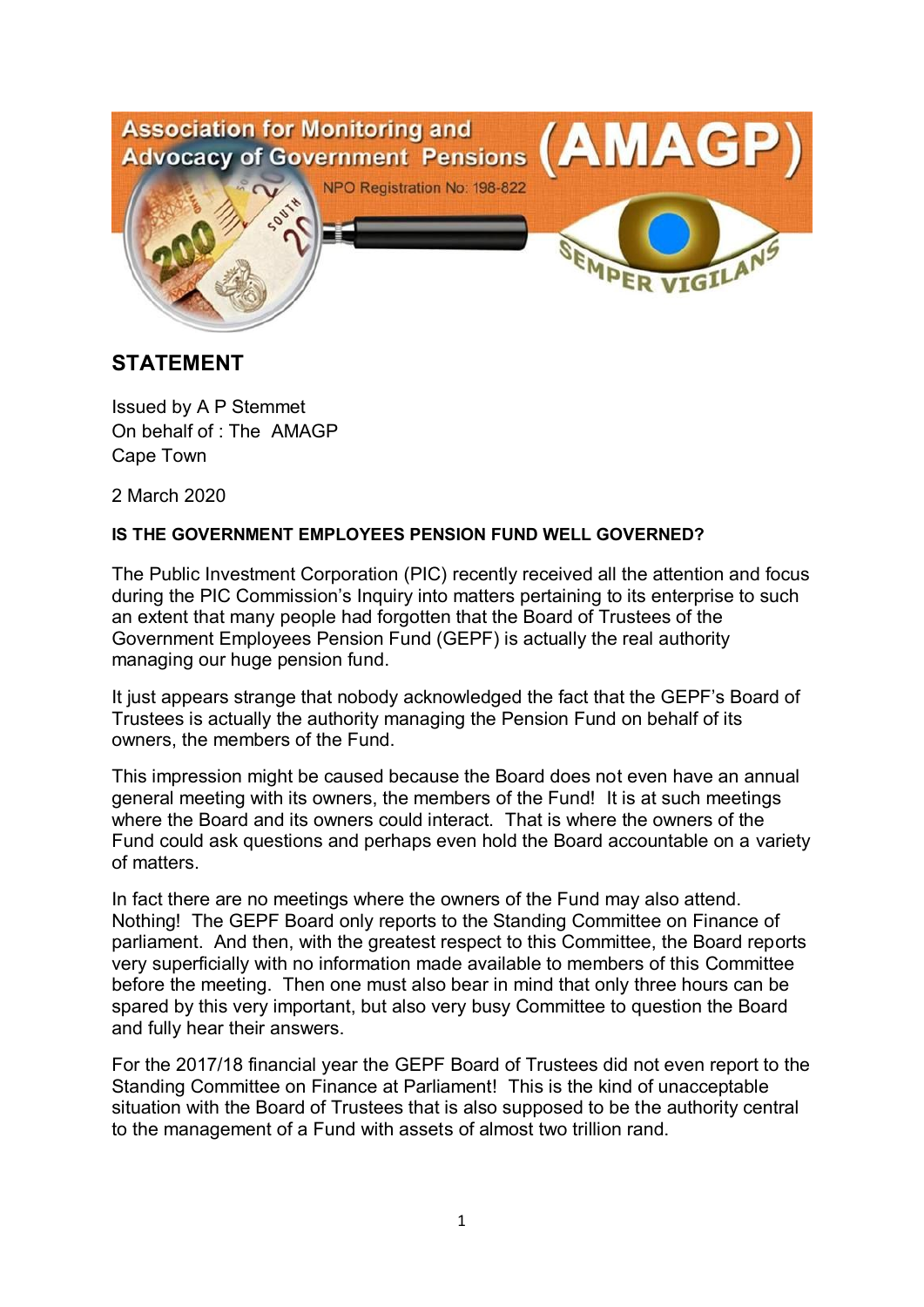It must also be borne in mind that the GEPF was not investigated by the Mpati Commission of Inquiry. However it must be made very clear that AMAGP intends having a much closer look in future at the management of the GEPF, also scrutinizing the activities of the Board and their quality of service to their clients, which includes the members of the Fund. Therefore this is the first statement from AMAGP in this regard. More will follow shortly.

The Government Employees Pension Fund (GEPF) presented its 2018/19 financial report to the Standing Committee for Finance (SCOF) in Parliament only on 19 February 2020.

To summarise this important matter:

The briefing of SCOF members by the GEPF did not include relevant and material matters such as:

-benefits being paid late to  $+$ -17000 members over the last two years

-the unclaimed benefits balance that keeps on growing

-the continued absence of an GEPF ombudsman

- the Board of Trustees'(BoT) own remuneration increases which is far in excess of inflation compared to that afforded to pensioners.

Another opportunity to be fully transparent appears to have been lost.

In the report the financial results of the Fund were graphically portrayed as reflecting "positive performance despite poor economic conditions in South Africa". However these claims, when placed in context with other information contained in the report, present a very different picture.

The mission of the GEPF is inter alia to provide for efficient delivery of benefits and empower beneficiaries through effective communication and relevant management.

In 2019 total benefits of R102 million were paid out to beneficiaries, 59% of which went to pensioners receiving less than R10 000 per month.

An independent analysis of the report by an actuary shows that in order for the trustees to exercise their discretion of increasing pensions annually by 100% of the CPI, as has taken place the past few years, the funding level ratios and contingency reserves must be such that these increases can be afforded. However, funding level ratios and reserves have steadily declined over the past years and this threatens security of pension increases. Once pensions become payable to retirees, they are exposed to investment risks which may negatively impact on the ability of the Fund to grant increases.

Moreover, although the GEP law provides for a thirteenth cheque, the BoT has **never** yet granted such a payment, notwithstanding the fact that the GEPF with assets of R1.83 trillion is the largest pension fund in Africa. A trustee who ran for the latest elections to the Board committed himself to pursuing this issue, but there is not even the slightest reference made to this in the report.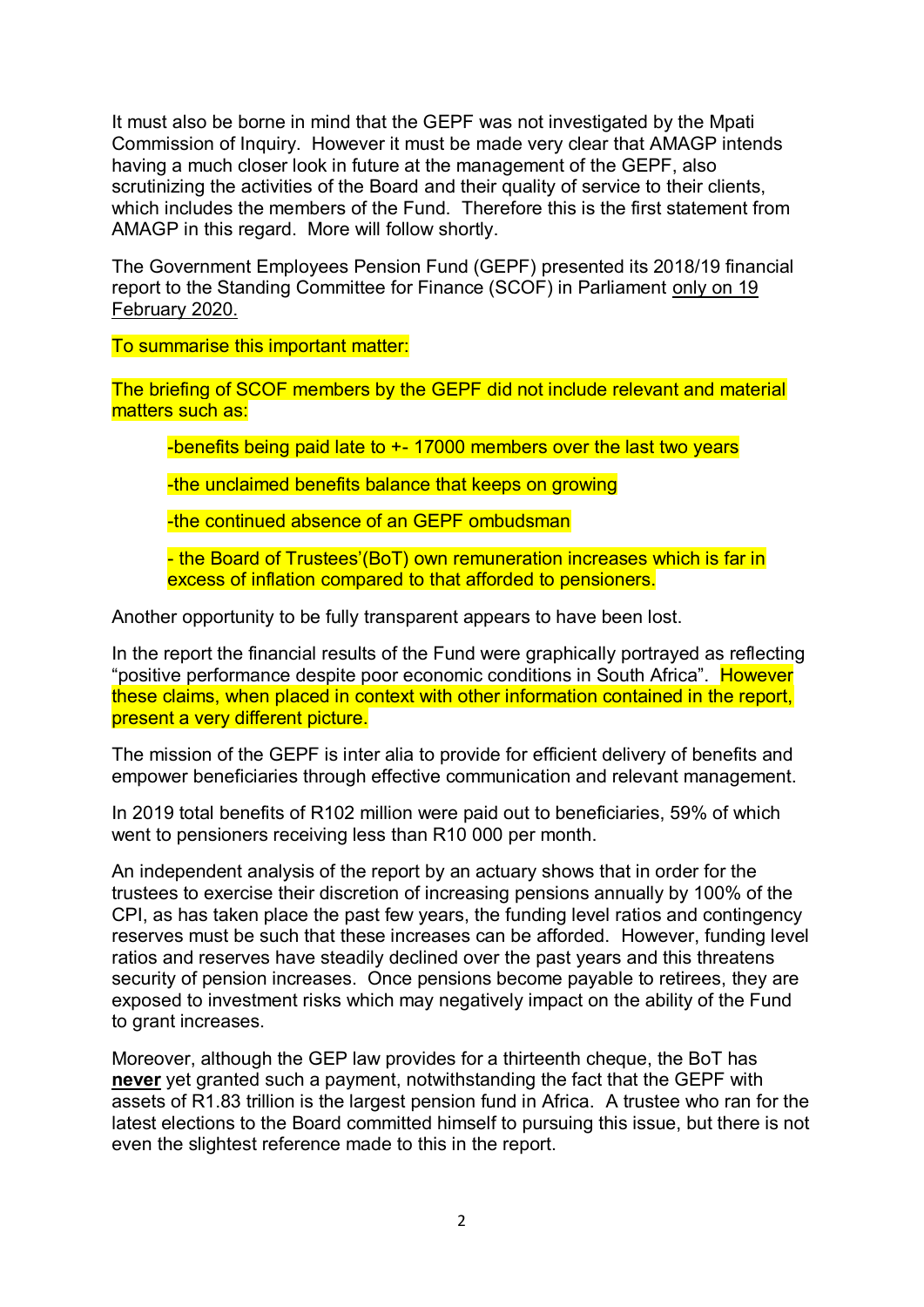A comparison between trustee remuneration and pension increases paints a startling picture. It would appear that the people who benefit most from the Fund are those charged with the governance thereof. The two pensioner-elected trustees between them earned just short of R1 million over the year. The elected custodians of pensioners' money received remuneration increases at a rate far in excess of inflation, up to as high as 20% in 2019 (45% in 2017!) compared with the pensioners' roughly 5%, yet no attention appears to have been given to a thirteenth cheque which would benefit the majority of pensioners with lower income suffering most from the current "poor economic conditions."

Since 2016 no annual board assessments, as required by corporate best practice codes, have been undertaken. This hardly matches up with the remuneration levels of the trustees. This could be remedied by capping the trustees' remuneration increases to the same rate that pensioners receive, should trustees not out of moral considerations decline such increases voluntarily. Trustees not having attended board assessments during their four year stint should not be eligible for re-election to the Board.

For 2019 the Government Pension Administration Agency (GPAA) reported that 80% of new beneficiaries received their benefits on time, implying that 20% of beneficiaries did not receive their benefits within the legal time frame of 60 days, amounting to over 17000 cases. This is unbecoming for a reputable pension fund like the GEPF.

This non-compliance with section 26(1) of the GEPF Act is NOT disclosed in the 2019 annual report and certainly falls short of "positive performance". Yet the trustees signed off their Statement of Responsibility, included in the annual report, stating that they have not been aware of any non-compliance to any relevant act.

This representation by the trustees could be true if indeed they did not know about this non-compliance, but considering that the trustees have fiduciary duties and responsibilities, does this not point to negligence?

Also, the balance of unclaimed benefits rose from 16 180 the previous year to 17 513 cases in 2019 (8.24%), but if the BoT exercised the necessary controls this figure should have actually steadily decreased.

With regard to the empowering of beneficiaries through effective communication, the lack of access to an ombudsman specifically for the GEPF beneficiaries deserves attention. In spite of having identified in the 2015 annual report the absence of, and in principle approved the establishment of such an independent complaints handling mechanism, to be implemented in 2016, to date nothing has materialised.

What does this tell one about the commitment of the BoT, when nothing is mentioned in subsequent annual reports – no apologies nor explanations! Yet the trustees receive quite exorbitant remuneration for performance that leaves a lot to be desired!

**Is the Government Employees' Pension Fund well run? Is our pension fund in good hands? Our next statement in this regard will give the answer as to whether the pension fund is truly still sustainable.**